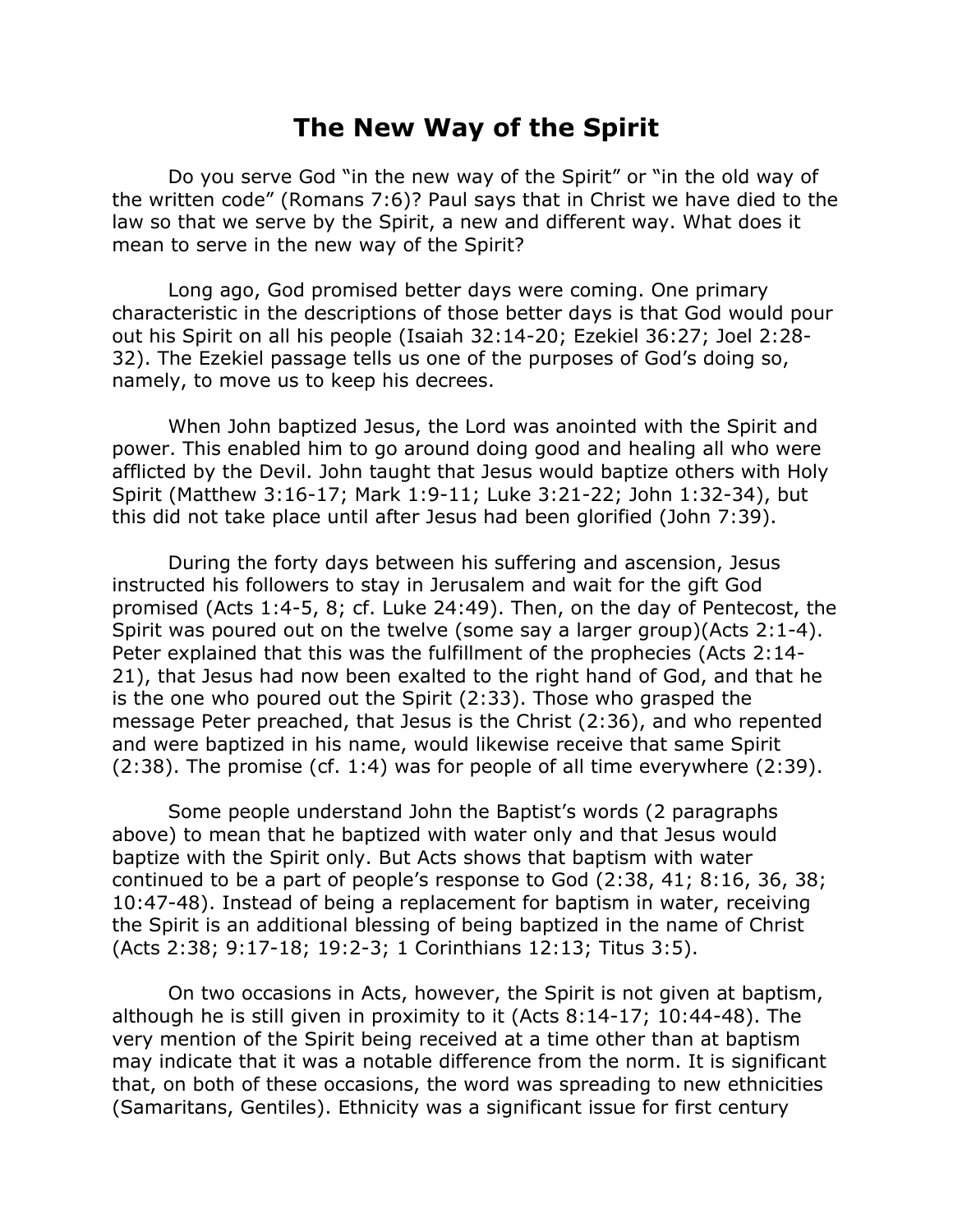Jews, and this is clearer when we put ourselves back into their time and culture and remember what an enormous divide there was between them and both Samaritans and Gentiles. This explains the considerable effort God went to in Acts 10 to bring Peter and Cornelius together. Some even say that Peter is being converted in Acts 10 as much as Cornelius is, that is, converted to the truth that everyone is welcomed by God (Acts 10:34-35).

In light of the enormous barrier between Jews and others in the first century, I believe God gave the Spirit in a different way from usual on these two occasions to affirm that people of all nations can be accepted by him. Having apostles go to the Samaria and lay hands on the new believers there so they would receive the Spirit would have shown Jewish believers that these often despised "half-breeds" were indeed acceptable to God, and it would have been very affirming to the Samaritans as well. As to the Spirit being given to Cornelius' Gentile household, a divine commentary a few chapters later states that on that occasion God "showed that he accepted them by giving the Holy Spirit to them, just as he did to us" (Acts 15:8).

Regardless of whether we can understand everything about exactly when and how the Spirit has been given, it is very clear that every Christian has the Holy Spirit in them. Or, as Paul puts it, "if anyone does not have the Spirit of Christ, they do not belong to Christ" (Romans 8:9). My belief is that everyone who grasps the good news that Jesus is the Christ, sincerely repents of their neglect of God, genuinely believes in Jesus, and humbly submits to baptism in his name does indeed receive the Spirit (Acts 2:36- 38; 5:31-32; 19:1-7; Galatians 3:1-5, 14; Ephesians 1:13-14).

This may or may not be obvious. Sometimes there was evidence that people had received the Spirit, in the form of speaking in tongues and prophecy (Acts 2:1-11; 10:46; 19:6), but Scripture is clear that not everyone receives such gifts (1 Corinthians 12:27-31). Joy is a fruit of the Spirit, and it was also sometimes said to be present when people came to Christ and received the Spirit (Acts 13:52; 16:34; Galatians 5:22). But even if we do not detect tangible evidence of a person receiving the Spirit, I believe that all who sincerely come to Christ do in fact receive him and that the fruit of his work in our lives will increase and become more obvious as we "live by the Spirit."

This brings us back to where we started. What does it mean to live by the Spirit? I have reservations about the popular understandings of this. I won't go into them, but since many feel inferior if they do not experience the Spirit in the same way as others, I will just mention one thing. Though I do sometimes get a subjective sense of what God wants me to do in a specific situation, I am not aware of Him or the Spirit ever speaking to me directly.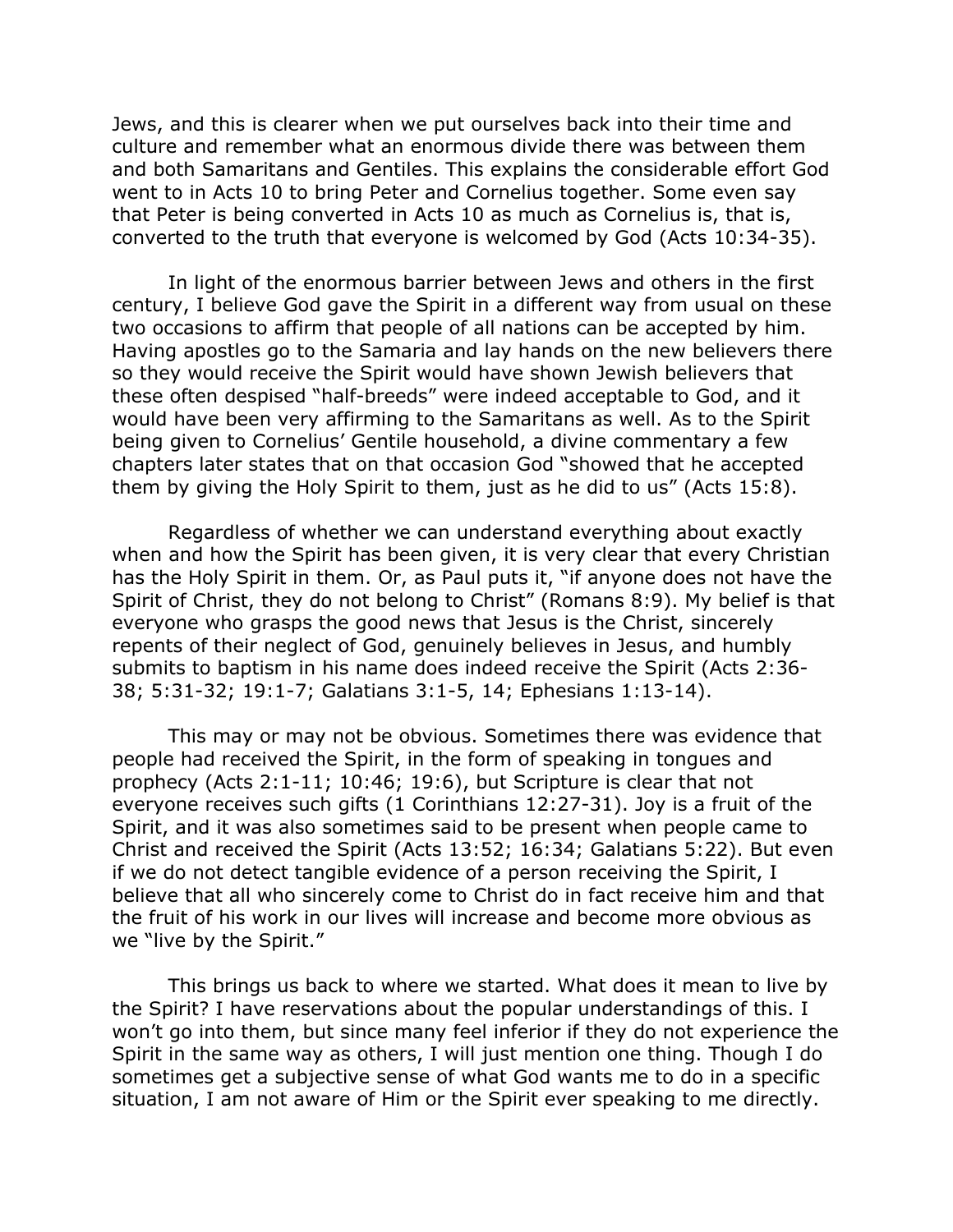Rather, I have come to focus on two aspects of what it means to be led by the Spirit that I have seen in Scripture and have also experienced in my life.

Following the Desires of the Spirit

The first one is introduced in an intriguing way. Paul says that if we walk by the Spirit we will not carry out the desire of the flesh. So, if I told you there is a way we can stop sinning, would you believe me? I'm guessing you wouldn't, and of course you would be right. But at the same time, it actually is legitimate to raise the question since the Scriptures state that there is indeed a way we can keep from gratifying the sinful desires of our flesh. We may not be able to do it constantly, but there is way it can be done. Are you interested?

Here is the statement of that truth, from NASB (2020), a literal, accurate and helpful translation:

**<sup>16</sup>** But I say, walk by the Spirit, and you will not carry out the desire of the flesh. **<sup>17</sup>** For the desire of the flesh is against the Spirit, and the Spirit against the flesh; for these are in opposition to one another, in order to keep you from doing whatever you want. **<sup>18</sup>** But if you are led by the Spirit, you are not under the Law (Galatians 5:16-18).

Verse 16 plainly says that if we walk (live) by the Spirit we will not gratify the desires of the flesh. So there it is. The way to not gratify our sinful desires is to live by the Spirit. I should mention, however, that the form of the verb "carry out" (subjunctive) indicates *possibility* more so than *certainty*. That means we were right to doubt that we could stop sinning totally, and yet the verse does say there is a possibility of not carrying out the desires of the flesh. The possibility lies in living by the Spirit.

This again brings us back to our question, What does it mean to live by the Spirit? This passage will tell us one aspect of it.

It is important to notice the word "for" at the beginning of v. 17, because it tips us off that the verse is going to be a further explanation of what he just said in v. 16. In other words, v. 17 is an explanation of how or why living by the Spirit prevents gratifying the flesh. This explanation can be clarified in three statements.

First, the flesh and Spirit both have desires. Scripture often refers to the flesh producing sinful desires in us, and we are all too familiar with this in our lives (Romans 13:14; Galatians 5:24; Ephesians 2:3). Not all desire is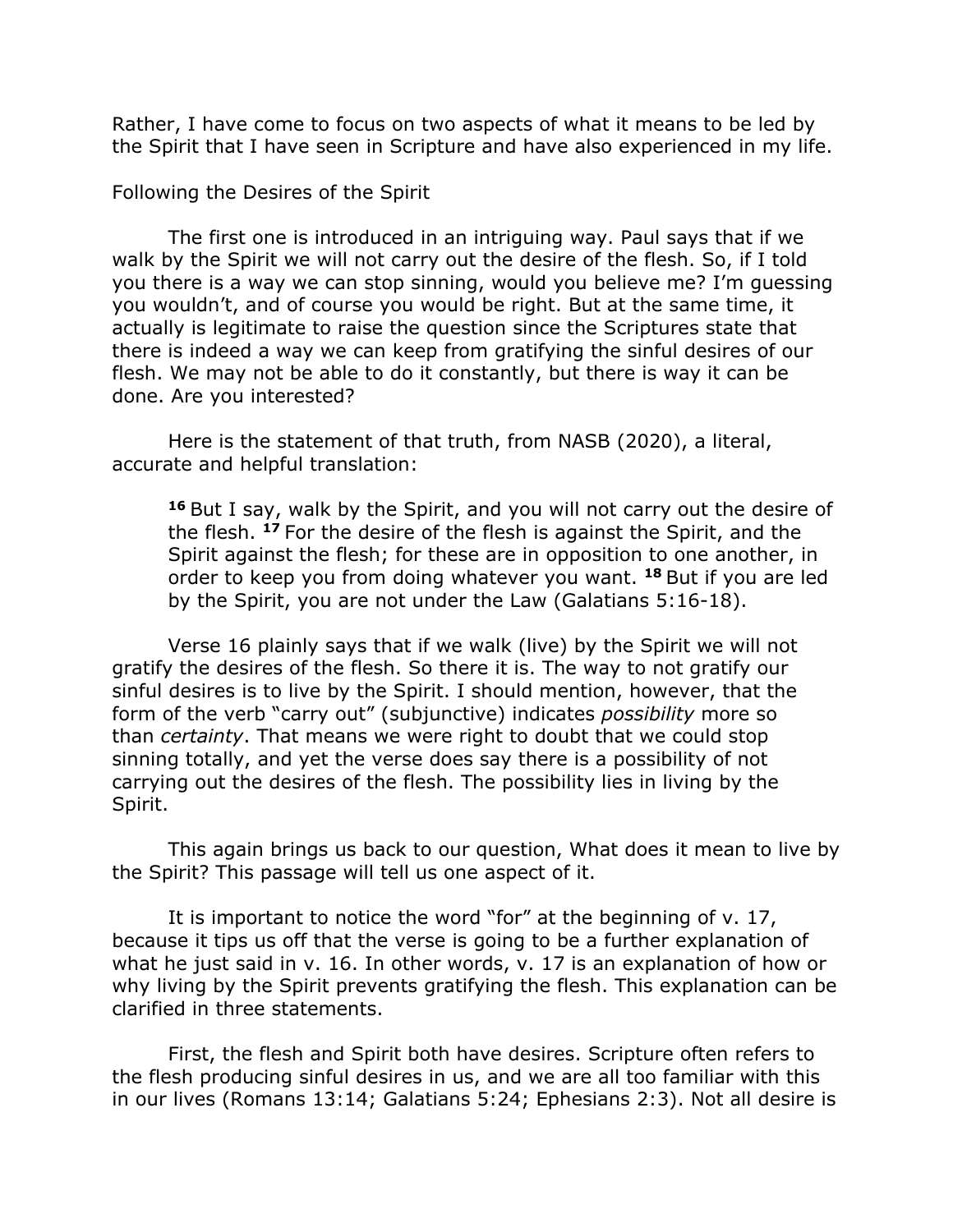sinful, however; there are good desires, too (Luke 22:15; Philippians 1:23; 1 Thessalonians 2:17). Galatians 5:17 indicates that the Spirit produces good desires in us.

Second, the flesh and Spirit desire opposite things. They are opposed to one another. This is stated clearly in Galatians 5:17 and is not surprising.

Third, the purpose of these opposing desires is "in order to keep you from doing whatever you want." NASB rightly translates this as a purpose clause. The purpose of our having these desires is to keep us from doing whatever we want. We may think the meaning is that our sinful desires keep us from what we really want to do deep inside, that is, please God. But if we remember the context, that v. 17 is explaining how to prevent gratifying the desires of the flesh (v. 16), then we realize the meaning is the opposite. The desires of the Spirit are what keep us from doing "whatever we want," that is, living however we jolly well please. God has given us good desires by means of the Spirit to counteract the sinful desires of our flesh and keep us from indulging them.

The principle is similar to the notion that, "If you are headed north, you aren't headed south." We sometimes talk about a project, game or conversation that is "headed south," meaning going down or deteriorating. Our very lives can also head south–but not if they are headed north! In sports, defense may win championships, but in Christianity, a good offense is the best defense. According to Galatians 5:16-17 you don't "win" by trying not to sin (defense) but by focusing on following the good desires of the Spirit (offense).

One reason it is difficult to see the teaching here is that the passage does not state outright that the Spirit gives us his desires. It definitely implies it, though. Otherwise, if the Spirit had good desires himself but did not impart them to us, the verse would not fulfill its purpose of explaining how the Spirit helps us resist the desires of the flesh. The clear implication of the verse is that God actually supplies us with wholesome desires by means of the Spirit in order to counteract the sinful desires of our flesh. Paul's concern is not to explain just how that happens. Rather, it is simply to state the fact—the desires of the Spirit prevent us from doing whatever our flesh may want to do.

We should note that this is powerful provision. Giving us the *desire* to do good is extremely significant. He does not merely help us become aware of some good things we could do. The Law could do that much! Rather, the Spirit also gives us the actual desire to do those things. And it so much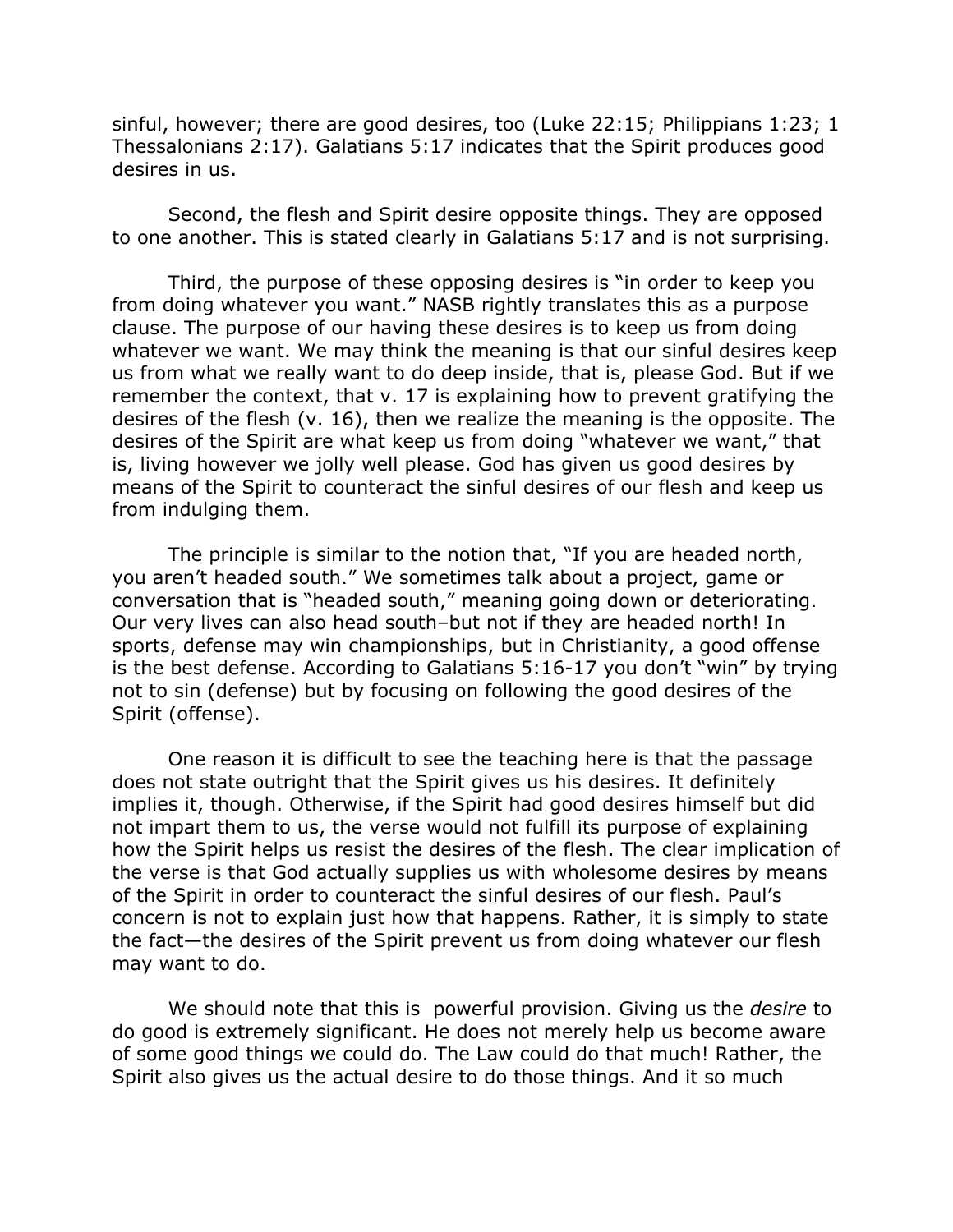easier to do the things we truly want to do (Spirit) than things we merely think we ought to do (law).

If we choose to follow these good desires of the Spirit instead of the sinful desires of our flesh, then we are living by the Spirit (v. 16) or, another way of saying it is that we are being "led by the Spirit" (v. 18). We are not subject to law, nor do we need to be. Instead, God's Spirit gives us good desires that indicate the sort of things we should do and also neatly provides us with power for doing them (the power of desire).

I recognize that other Bible versions of this great passage can give a different impression of the meaning. But if we remember that v. 17 is a further explanation of how it is that living by the Spirit keeps us from carrying out the desire of the flesh, we will be headed in the right direction. And the NASB's translation of the purpose statement at the end of v. 17, "in order to keep you from doing whatever you want" is not only the usual translation of the Greek word there but also keeps the verse in its context of explaining how a person can keep from following the desires of the flesh.

It is worth noting the parallel with v. 25. The exhortation there is that, since we've chosen to abandon the old way of Law and live by the Spirit, let us actually follow the Spirit. Or, said another way, let us go along with his desires.

As we seek to live by the Spirit, we may wonder at times whether a given desire that emerges in us is good or bad. It's usually obvious, but sometimes it may be unclear. Part of the way we can determine it is by comparing to the lists of typical desires of the flesh and of the Spirit Paul gives us (vv. 19-23). Another way we can know is by being taught God's word (Galatians 6:6). Paul makes this statement about God's word while still very much in the context of living by the Spirit (see the immediately following 6:7-10). Living by the Spirit does not release us from knowing and following the word that was inspired by the Spirit (2 Timothy 3:16-17). Though the Spirit's work is not limited to inspiring Scripture, still, he does indeed work through God's word (Ephesians 6:17).

What all this means practically is that whenever a good desire comes to our hearts, we should act on it as soon as possible. Sometimes we may not be able to act on it immediately. For example, we may be at work or driving or something else. Or writing. (I just stopped and sent a text to someone who came to mind yesterday and then again just now.) As I have acted on the good desires I have, I sometimes get affirmation that the person really did need someone to reach out to them. Other times I don't. I still do not understand the ways of the Spirit thoroughly (John 3:8). But I do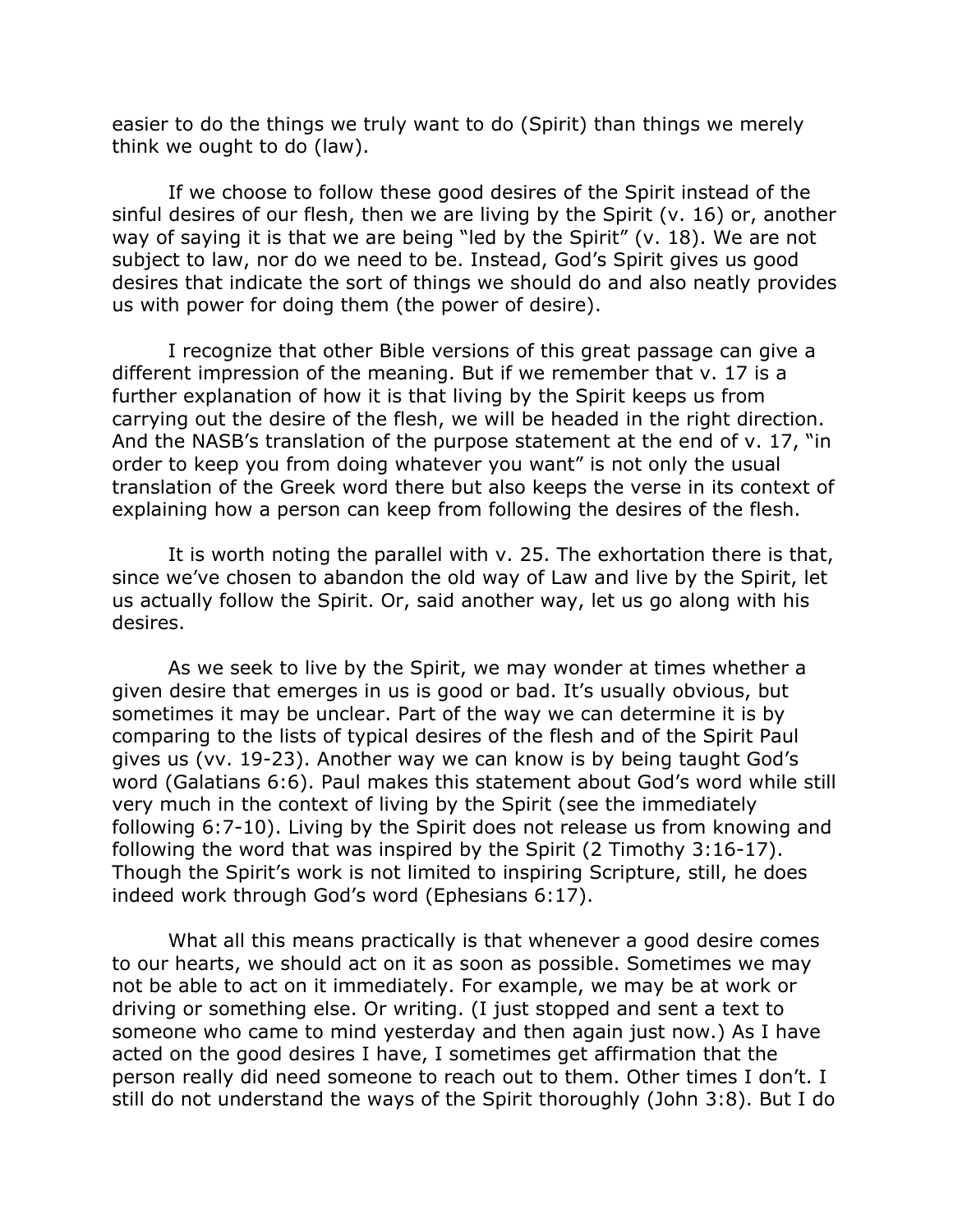know that the good desires he gives us is a way to find vital power to live well. One key aspect of living by the Spirit is to cooperate with the good desires he gives us.

## Setting Our Minds on the Things of the Spirit

Galatians 5:16's promise that living by the Spirit can keep us from gratifying the desires of the flesh is matched in Romans 8 with another remarkable promise, that "the righteous requirement of the law might be fulfilled in us, who walk not according to the flesh but according to the Spirit" (Romans 8:4). In other words, we can do the essence of what God wants if we live by the Spirit. The word "might" in the verse is an accurate translation of the form of the verb there (another subjunctive as in Galatians 5:17) and shows that it is not guaranteed that we will fulfill what God wants, but that through the Spirit we do indeed now have the possibility.

The verses that follow show us that Paul has in mind here a different aspect of living by the Spirit, the second one we will notice. Unfortunately, the NIV makes it difficult to see this because it begins a new paragraph at v. 5 and also omits the opening word "for." ESV, NASB, RSV, and NRSV all continue the paragraph and include the "for," showing that vv. 1-4 and vv. 5-8 are connected. As in Galatians 5:17, the "for" in Romans 8:5 is significant. It indicates that Paul is going to give us a further explanation of 8:4, that is, what it means to live by the Spirit.

This second aspect of living by the Spirit involves setting our minds on the things of the Spirit (v. 5). As we do so, we experience abundant life and peace (v. 6; cf. 14:17). Note well that our thinking affects what we experience in our lives. A person who sets their mind on the Spirit is in stark contrast to those who live according to the flesh and set their minds on the things of the flesh. Those who do the latter experience death even now, are hostile to God, do not submit to him, cannot submit to him, and cannot please him (vv. 6-8).

Scripture teaches that ignoring God and living in sin warps our minds (Romans 1:21, 28). When our minds are warped, we not only think about sinful things we want to do, we also hold distorted notions in our minds. For example we might think we should continue in sin so that grace might increase (6:1), that we are doomed to a life of slavery to sin (contrast 8:1), or think more highly of ourselves than we ought (12:3). Any such thought is wrong in itself, is unhealthy, and will rob us of life and peace. It will also lead to tangible acts of sin. We cannot please God with such a mind set (8:7-8). This is why we need to have our minds renewed (Romans 12:2).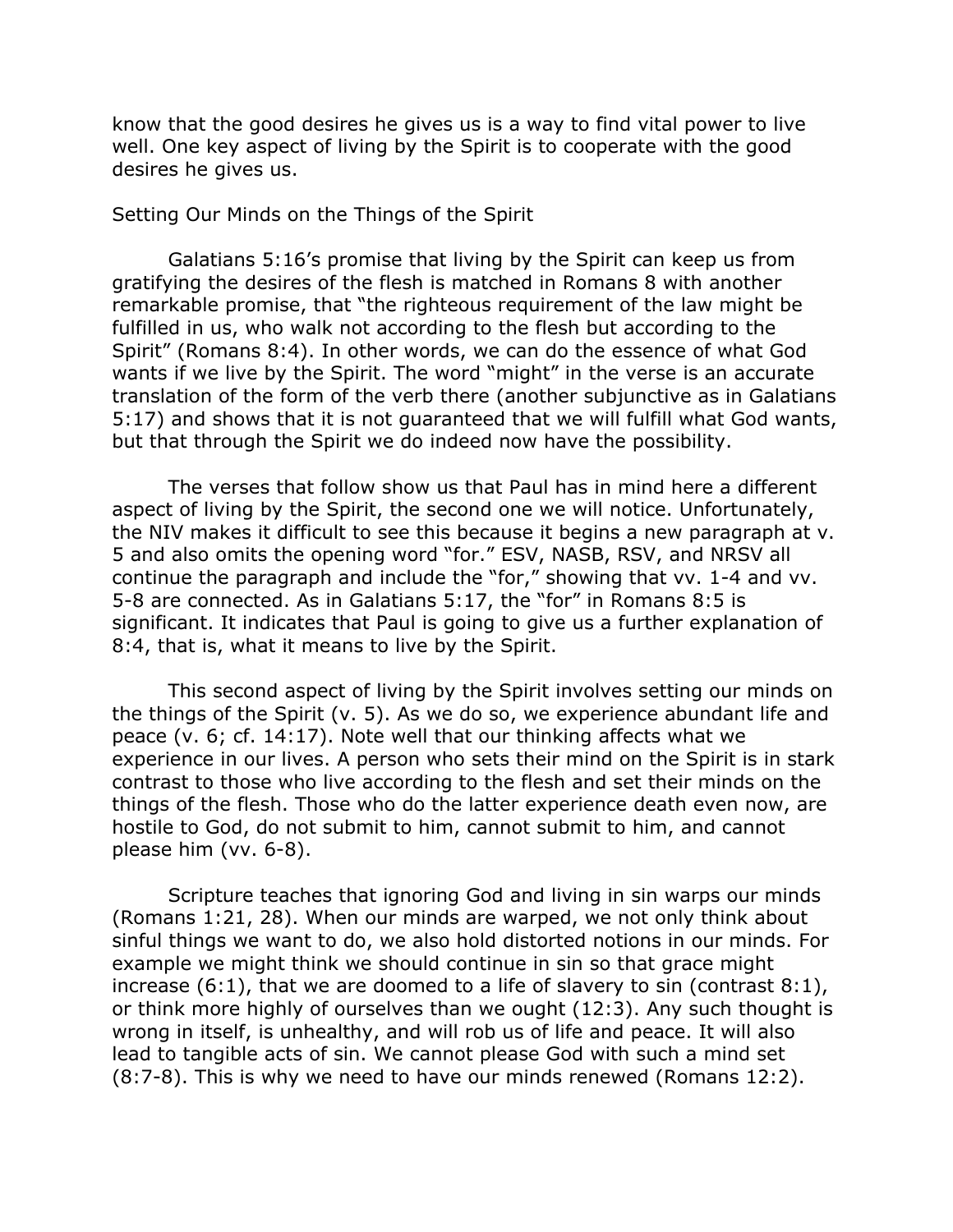The renewal of our minds is also key to our being transformed (Romans 12:2). "Be transformed" is a passive verb, which indicates transformation is not something we do but that is done to us. God is the One who transforms us (2 Corinthians 3:18). I used to think Romans 12:2 was saying that transformation is God's part and the renewal of my mind is my part, but it turns out that renewal, too, is a work of God. Titus 3:5 states clearly that renewal is a work of the Spirit. Similarly, elsewhere, verbs for "renew" are always passive ("being renewed"). The passive verbs point not to something *we do* but to *something that is done to us* (2 Corinthians 4:16; Ephesians 4:23; Colossians 3:10). So both transformation and renewal are works of God, not works we do on our own, and yet we do need to cooperate with him. So, we might state the second aspect of living by the Spirit as cooperating with God's efforts to renew our minds by his Spirit. As with the first aspect, mentioned above, here again we must not resist, rebel, grieve, or despise him. Instead, we go along with him.

How do we do so? I'm trying to *be careful what I put into my mind*. Perhaps you've experienced, as I have, catching yourself singing a song you did not deliberately or consciously choose to sing. Perhaps something subtly reminded you of it, but it came out of your mouth easily because we had listened to it so many times it was well established in our minds. I have to confess sometimes the songs that have come out of me haven't been flattering. In contrast, a woman told me about her aging father whose mental abilities were declining. His speech had become incoherent. Yet still, many of the words he spoke were Scripture. He had filled his mind with God's word over many years, and so words of God came out of him effortlessly. We cooperate with God by choosing not to put unhealthy thoughts into our minds but to put in wholesome thoughts instead.

Sometimes, though, you can't help what comes to mind. This is especially true if we have filled our minds full of unwholesome thoughts for decades. Even as our minds begin to be renewed, sometimes a distorted thought arises seemingly out of nowhere or we see something negative or a conversation goes bad. In these cases, I am trying to cooperate with God's renewal of my mind by *not dwelling on those negative or sinful thoughts*. I may not have a choice about what comes to mind in the moment, but I do have a choice about whether I dwell on it. The positive antidote for unwholesome thoughts is to "set your minds on things above" (Colossians 3:2) and think about "whatever is true, whatever is honorable, whatever is just, whatever is pure, whatever is lovely, whatever is commendable, if there is any excellence, if there is anything worthy of praise" (Philippians 4:8). The old adage that, "It's okay to think it if I don't do it," is a lie of the devil. The mind set on the flesh is death. To live by the Spirit is to choose to dwell on healthy thoughts instead of unhealthy ones.